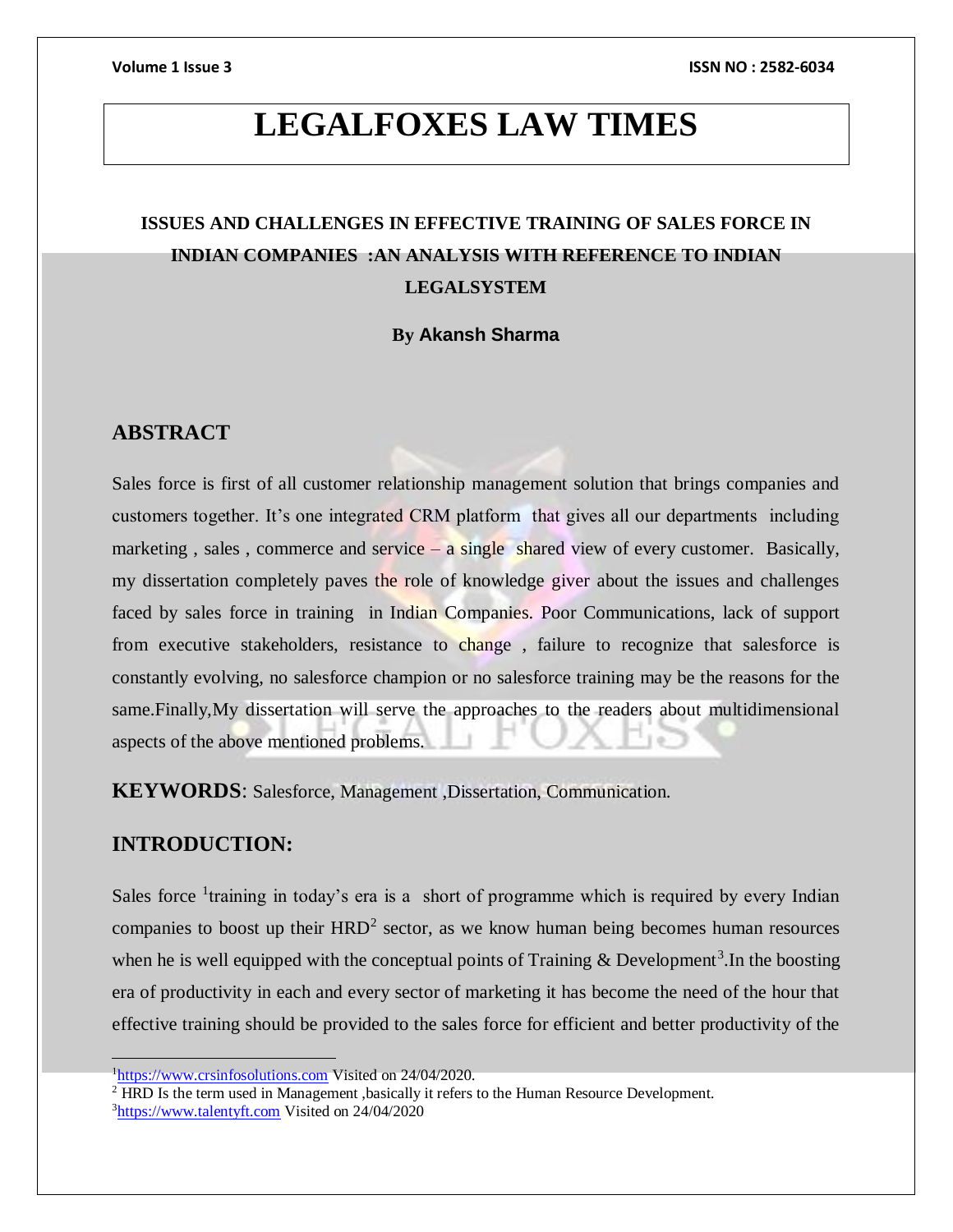Company. Sales Force training and Human Resources Development in this era are interconnected dimensions of the Business. In the brief if it need to be discussed than , the main problems are lack of support from salesforces it becomes difficult to customize with them easily. Moreover User Permissions. Poor user adoption . lack of Useable Reports and Dashboards are also problem that sometimes need to be seen in this particular aspects. As because Sales force is the need of the marketing in todays era because sales force represents a significant investment for most businesses. The Significance of the sales force goes beyond its cost. The Sales force is perhaps the most highly empowered organization with many companies .Usually working alone and unsupervised , salespeople are entrusted with a company's most important asset its's Customers.<sup>4</sup>Because of the Sales force critical impact on customer relationships , it's effect on top line performance is significant.

### **OBJECTIVES**

Sales leaders agree that every sales force has the opportunity to improve sales revenues through enhanced sales force effectiveness – projected increases of at least 10 percent are common .Most companies take a keen interest in maximizing the effectiveness of their sales orzanizations.Corporate initiative aimed at increasing sales force effectiveness with labels such as "Sales force effectiveness" , global sales force effectiveness benchmarking ,and sales effectiveness and growth initiative are common. The objectives includes completely those parts which really hamper the sales force training of the employees as well as downgrade the efficient productivity of the Company.<sup>5</sup>Poor Communication is the biggest obstacle in Sales force implementation, lack of support from executive shareholders, if executive shareholders denied than also it becomes the hurdle in the training process of sales force despite these problems the other problems are resistance to change, failure to recognize that salesforce is constantly evolving ,no salesforce champion or inadequate training , poor data quality, inappropriate process . These are some of the main reasons for the issues and challenges in sales force training<sup>6</sup>.

### **ISSUES IN SALESFORCE TRAINING**

<sup>4</sup> Journal of Personal Selling & Sales Management XXVIII,no 2 (spring 2008), pp 115-131. 5[https://www.nuvemconsulting.com](https://www.nuvemconsulting.com/) Visited at 24/04/2020

<sup>&</sup>lt;sup>6</sup> Journal of Personal Selling & Sales Management XXVIII, no 2 (spring 2008), pp 115-131.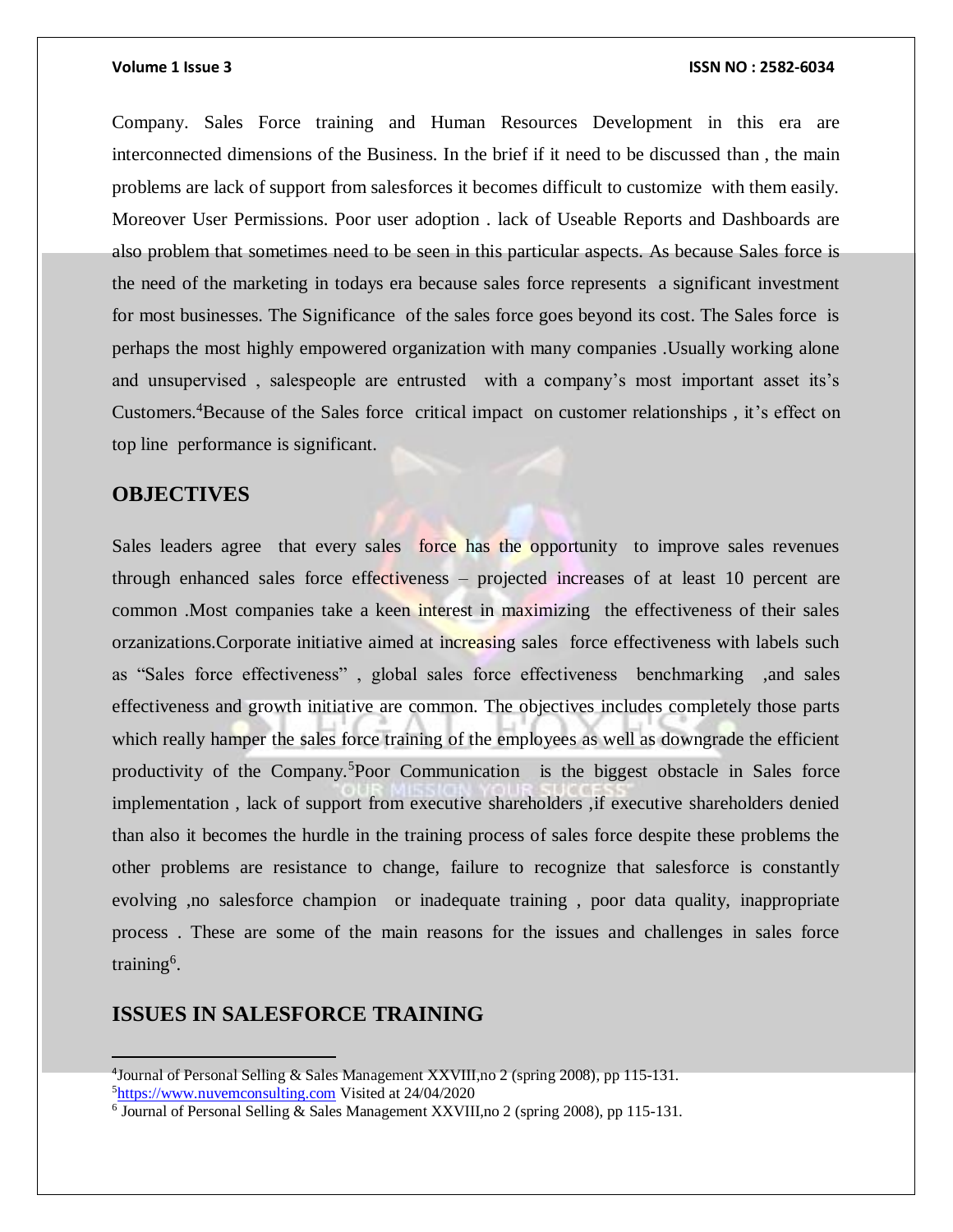In today's generation if companies are really doing best, if they are really exceeding in any particular efficient direction then it's is completely the boon of sales force training, because salesforce training does completely the main work in increasing the efficiency level as well as productivity of any company. Now a days major issues in sales force training are poor communication, poor communication among the workforce becomes disastrous for the productivity of the company.<sup>7</sup>Secondly gamifying the sales training is also pone of the biggest factor for these disastrous event of the un efficient sales force. Meanwhilesuggestions to salesforce training are Personalising your sales training as well as making sales training social<sup>8</sup>. These re some of the relevant factors which can serve needful in this particular regards. Moreover ,Wrong Sales training Mix, lack of Sales Development System ,poor Measurement Techniques .Finally, the wrong content these are also the main issues which lead to the obstacles of salesforce training in Indian Companies<sup>9</sup>. Due to these issues sometimes companies face the major problems in gaining efficiency and productivity as because salesforce is something which is very important for the better performance of the company. As well as the linking sectors like marketing. Stock. Productions also remain undeveloped due to the inefficiency in Sales force training.<sup>10</sup>In this regards it is very much needed to eliminate all hurdles and obstacles in salesforce training for the better efficiency and productivity of the Company.

# **CHALLENGES IN SALESFORCE TRAINING<sup>11</sup>**

In Salesforce implementation , data migration integration and maintenance are few of the significant challenges organization face during development. Data migration is a monumental task that deserves a separate strategy ,approach , budget and team.Determinig how and where to start with the implementation is one of the biggest challenges the organization get hung up, the process gets on hold , and further unclear ideas , hit and try method , little know-how , spoils the broth. Moreover dealing with data migration in salesforce implementation , data migration , integration and maintenance a few of the significant challenges organization face during development. Data migration is a monumental task that deserves a separate strategy , approach, budget, adding custom fields, security, clean up, managing access control etc take up

C 2

<sup>7</sup>[https://www.growthengineering.co.uk](https://www.growthengineering.co.uk/) Visited at 24/04/2020 <sup>8</sup>[https://blog.continu.co](https://blog.continu.co/) Visited on 24/04/2020.

 $9 \text{ Mainly the MNC's and Companies which are running their operations in Indian territory.}$ 

<sup>&</sup>lt;sup>10</sup>[https://www.salesforce.com](https://www.salesforce.com/) Visited on 24/04/2020.

<sup>11</sup>[https://www.damcogroup.com](https://www.damcogroup.com/) Visited on 24/04/2020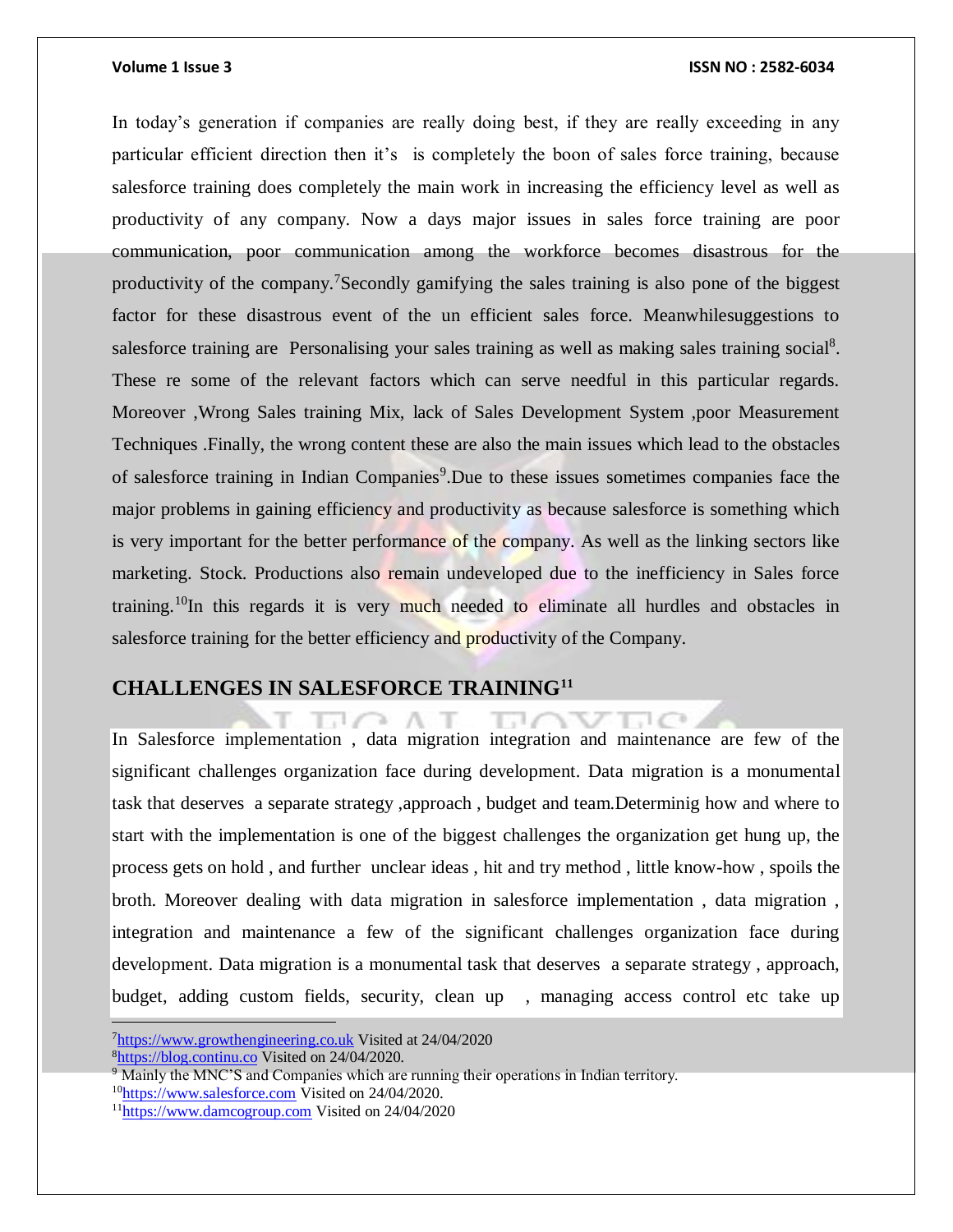considerable time and money. During Salesforce implementation migration strategy it improves the usability and efficiency of your new system which in turn gives a better  $ROI<sup>12</sup>$ . Along with these to leverage the benefit of the salesforce it needs to be integrated with the other business applications in the organization business IT environment is disparate from on-premise applications , mobile app. Cloud apps and integrating salesforce with other applications require planning and strategy. Salesforce  $CRM<sup>13</sup>$  has a wide – range of services designed to improve our business processes . But just because a feature is available does not mean that we have to incorporate in our businesses.Orzanizations usually end up complicating things by opting more features than required which also results in accrued cost of Salesforce Implementation<sup>14</sup>. Companies invest a lot in acquiring Salesforce. But they can't forget about the ongoing investment required to keep Salesforce running smoothly and effectively. Meanwhile alongwith these particular problems there needs to be some suggestive measures in that particular regards to maximize the nearly limitless potential of Salesforce to increase bottom line, Starr Data can help with expert support solutions geared to unique organizational challenges. For 10 years, they have helped hundreds of companies do more with Salesforce. Starr Data is in the top 1% for customer satisfaction among all Salesforce Partners in North America. With their Salesforce Managed Services, you'll have access to our world-class support, their 5-star certified Salesforce teams, and their value-based pricing structure.<sup>15</sup>

# **SALESFORCE MANAGEMENT SYSTEM<sup>16</sup>**

**Salesforce management systems** (also *sales force automation systems* (**SFA**)They are often combined with a marketing information system, in which case they are often called CRM systems.

An SFA, typically a part of a company's CRM system, is a system that automatically records all the stages in a sales process. SFA includes a contact management system which tracks all contact that has been made with a given customer, the purpose of the contact, and any follow up that

 $\overline{a}$ 

<sup>14</sup>[https://starrdata.com](https://starrdata.com/) Visited on 24/04/2020

<sup>12</sup> ROI stands for Rate of Interest.

<sup>&</sup>lt;sup>13</sup> CRM stands for Customer Relationship Management.

<sup>&</sup>lt;sup>15</sup>[https://www.linkedin.com](https://www.linkedin.com/) Visited on 24/04/2020.

<sup>16</sup>Sales force management system - hyperleap.com.https://hyperleap.com/topic/Sales\_force\_management\_system